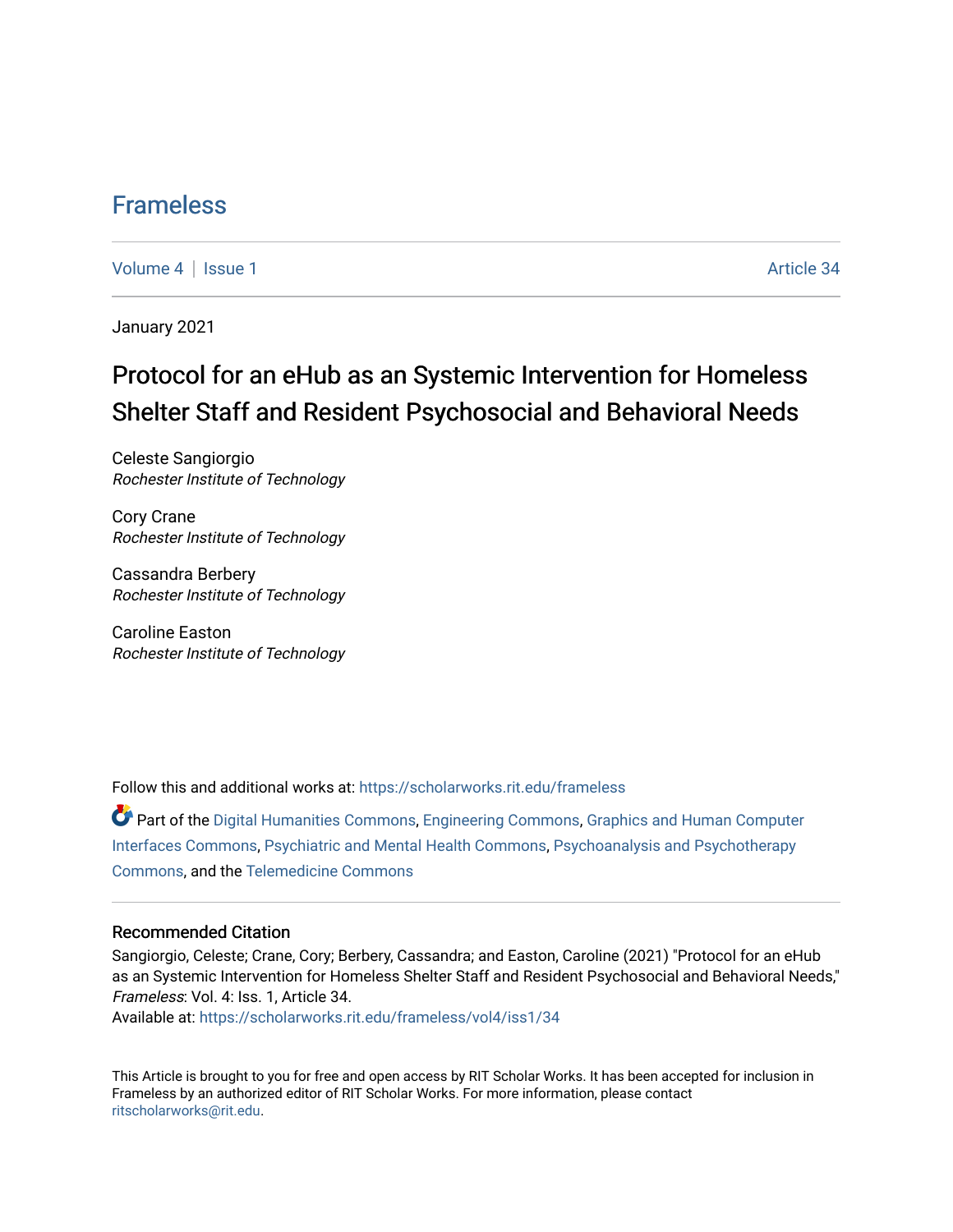# **FRAMELESS**

## **Protocol for an eHub as an Systemic Intervention for Homeless Shelter Staff and Resident Psychosocial and Behavioral Needs**

**Celeste Sangiorgio\*** Rochester Institute of Technology

**Cassandra Berbery** Rochester Institute of Technology

**Cory Crane** Rochester Institute of Technology

**Caroline Easton** Rochester Institute of Technology

This paper includes a proposal and outline for a one- stop, web-based eHub for homeless shelter workers and residents. The shelter eHub is proposed as a one-stop portal for staff and resident skills acquisition, shelter and community resources, and rehearsal of coping skills. The theoretical and empirical support for eHub contents is reviewed, as well as the structure for evidence-based psychological skills building and gamified and virtual skills rehearsal components.

## **I. SELF-SELECTION INTO USE OF TRAINING, DIRECTORY, RESOURCES, OR COPING COMPO-NENTS**

Individuals in homeless shelters have complex needs, ranging from low access to resources to long-term mental or physical illnesses



*Fig. 1. Mock-up of shelter eHub website and options*

(Holzhauer et al. 2019; (Kuhn and Culhane 1998). Likewise, shelter staff experience trauma and burnout from exposure to firstresponder work (e.g., witnessing or learning of trauma; Smith 2019; Waegemakers Schiff and Lane 2019).

The present paper proposes a flexible, interactive eHub that allows shelter staff and residents to self-select the tools they need. Shelter

*<sup>\*</sup>*Corresponding Author, Celeste Sangiorgio  *Submitted April 13th, 2022*

*Accepted April 13th, 2022*

*Published online April 18th, 2022*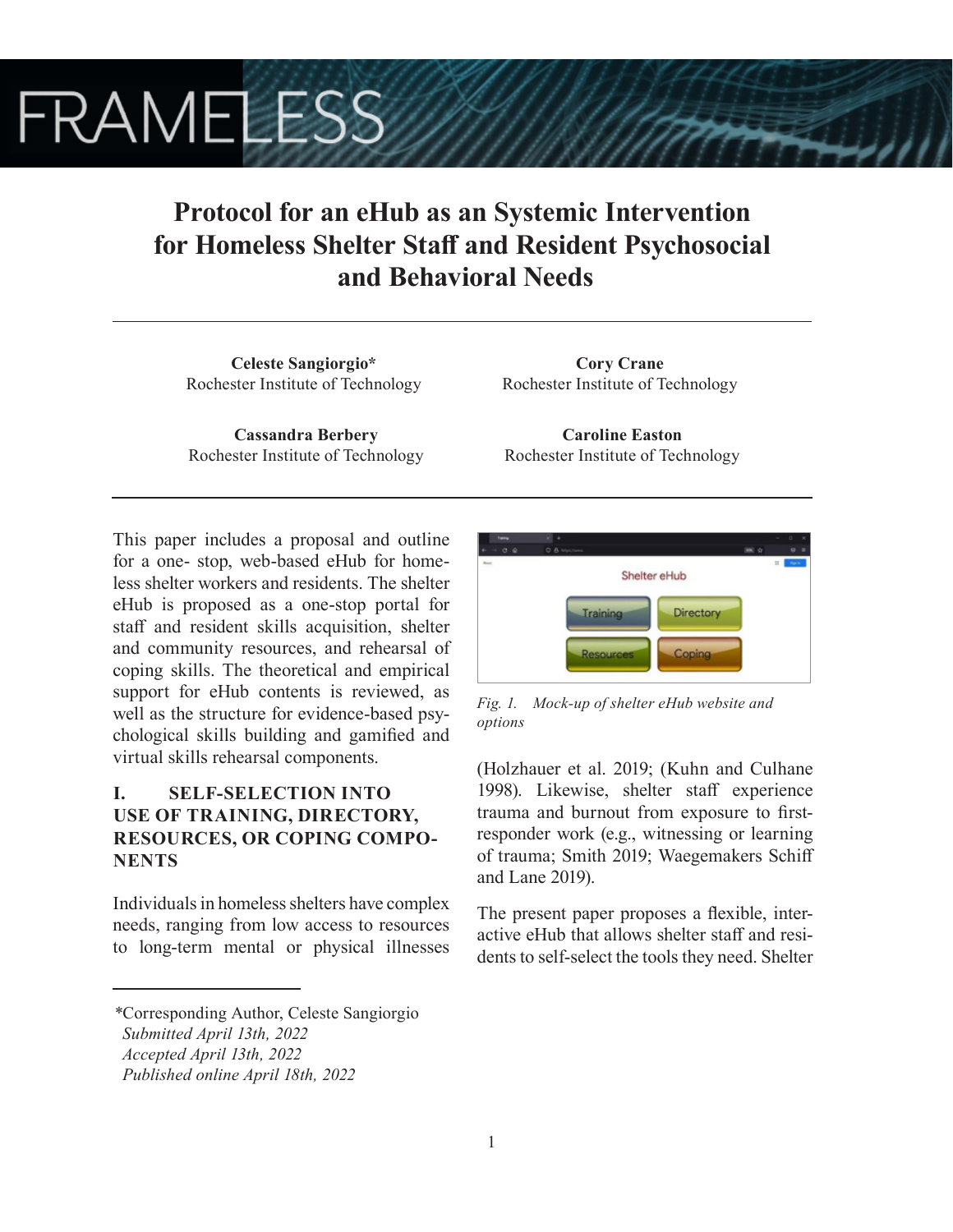**Vol. 4, No. 1 - 2021** *Frameless*



*Fig. 2. Avatar used for skills training and rehearsal*

staff who require assistance coordinating to meet residents needs can use "community resources" or "internal directory;" likewise, shelter residents can use the "resources" or the "directory" to prepare for meetings with staff.

The eHub includes an interactive training and rehearsal component in "training" and "coping" that allows individuals to learn and rehearse therapeutic skills using gamified, text-based, and virtual simulation components. Shelter residents will be directed to adaptive skills they can use to replace harmful behaviors and distress (e.g., relaxation skills; replacement behaviors for substance use or aggression); shelter staff will also have access to these training tools, as well as de-escalation training using a simulation of potential crisis scenarios that may occur at the shelter (e.g., aggressive, drunk, or psychotic residents). The "coping" skills tabs allows quickaccess to guided use of coping skills taught in the "training" section.

#### **II. CONCLUSION**

This protocol uses a multidisciplinary, consultation approach to develop a viable digital skills training tool for shelter staff and residents to decrease risk of re-entry and maintenance of psychiatric symptoms among staff and residents. This protocol is the first of its kind to use and assess digital tools related to staff psychosocial functioning and shelter performance.

**Keywords**— *digital healthcare, eHealth, homeless adults, marginalized communities, mental health, psychotherapy, training tools*